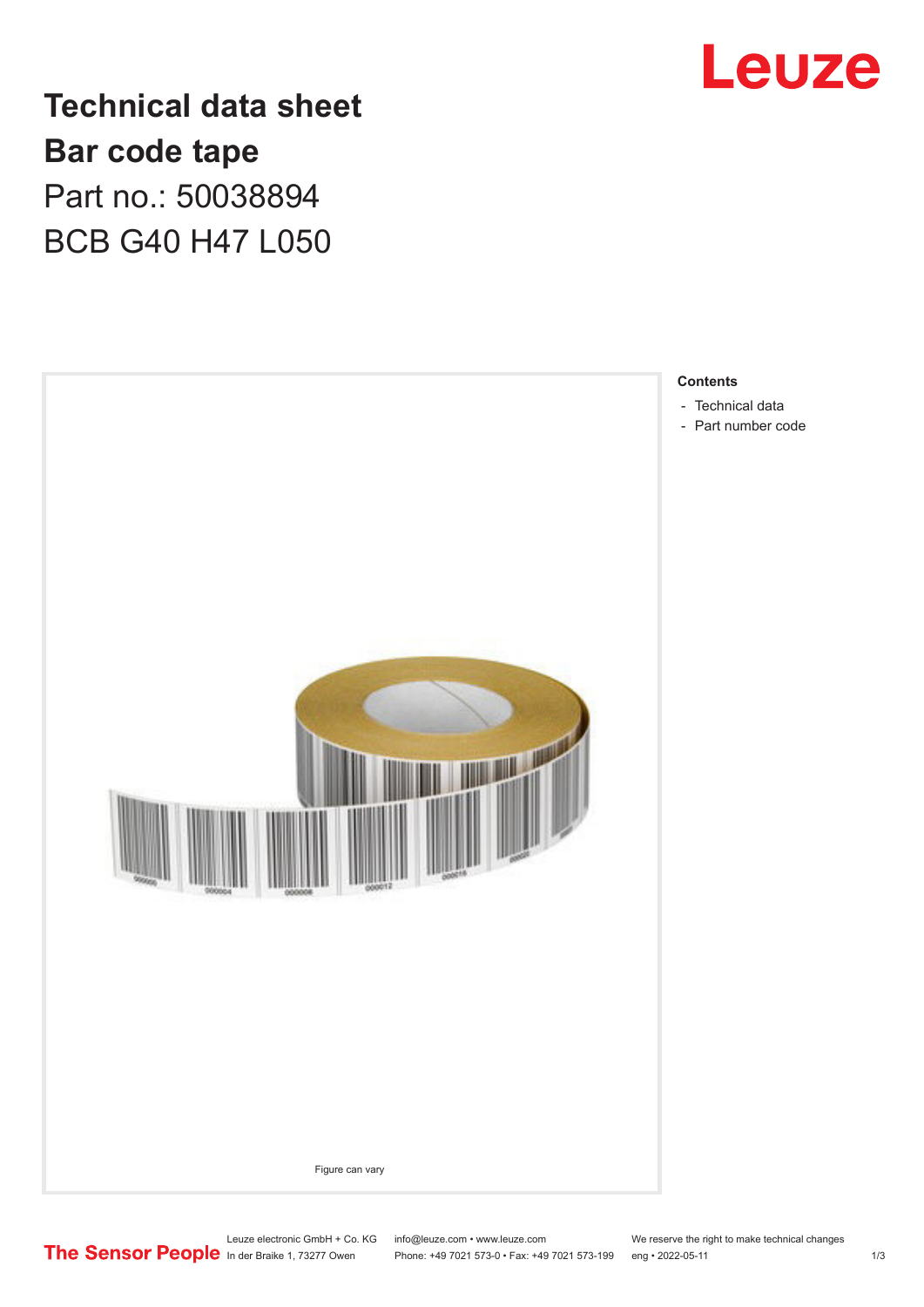**Dimension (H x L)** 47 mm x 50,000 mm

**Mechanical properties** Moisture resistant

Adhesive **Adhesive** Acrylate adhesive **Strength of adhesive** 0.1 mm **Manufacturing process** Filmsetting

**Grid dimension** 40 mm

**Chemical resistance (at 23 °C over 24** 

## <span id="page-1-0"></span>**Technical data**

# Leuze

#### **Basic data**

| Suitable for |
|--------------|
|--------------|

**Mechanical data**

BPS 300i series bar code positioning system

Partly chemical resistant Scratch resistant UV resistant Wipe resistant

Diesel oil Transformer oil White spirit

### **Classification**

| <b>Customs tariff number</b> | 48211010 |
|------------------------------|----------|
| <b>ECLASS 5.1.4</b>          | 27280190 |
| <b>ECLASS 8.0</b>            | 27280190 |
| <b>ECLASS 9.0</b>            | 27280192 |
| ECLASS 10.0                  | 27280192 |
| ECLASS 11.0                  | 27280192 |
| ECLASS 12.0                  | 27280192 |
| <b>ETIM 5.0</b>              | EC002498 |
| <b>ETIM 6.0</b>              | EC003015 |
| <b>ETIM 7.0</b>              | EC003015 |

#### **Curing** 72 h

**h)**

#### **Environmental data**

| Ambient temperature, operation          | $-40$ 120 °C               |
|-----------------------------------------|----------------------------|
| <b>Processing temperature</b>           | 045 °C                     |
| Recommended processing tempera-<br>ture | 10 $25 °C$                 |
| <b>Resistance</b>                       | Humidity                   |
|                                         | Salt spray fog (150 h/5 %) |
|                                         | UV light                   |
| <b>Property of base</b>                 | Clean                      |
|                                         | Dry                        |
|                                         | Free of grease             |
|                                         | Smooth                     |

## **Part number code**

#### Part designation: **BCB AAA BBB CCCC DDDD E**

| <b>BCB</b>  | <b>Bar code tape</b>                                                                                                                                                                                                                                                                                              |
|-------------|-------------------------------------------------------------------------------------------------------------------------------------------------------------------------------------------------------------------------------------------------------------------------------------------------------------------|
| <b>BCB</b>  | <b>Series</b><br>BCB: Bar code tape                                                                                                                                                                                                                                                                               |
| <b>AAA</b>  | Grid / grid dimension<br>G30: 30 mm<br>G40: 40 mm                                                                                                                                                                                                                                                                 |
| <b>BBB</b>  | Tape height / special height<br>H25: height 25 mm<br>H47: height 47 mm<br>SH1: special height, individually between 20 - 32 mm<br>SH2: special height, individually between 33 - 47 mm<br>SH3: special height, individually between 48 - 70 mm<br>SH4: special height, individually between 71 - 140 mm           |
| <b>CCCC</b> | Tape length / special length<br>Lxxx: tape length in mm<br>SL: Special length                                                                                                                                                                                                                                     |
| <b>DDDD</b> | <b>Options</b><br>TWIN: two identical printed tapes<br>MVS: Measurement Value Switch (color red)<br>MV0: Measurement Value Zero (color yellow)<br>ML: Marker label<br>RW: Reverse Winding (changed winding direction, the smallest position value is inside on the wrapping core)<br>RK: Repair Kit (repair tape) |